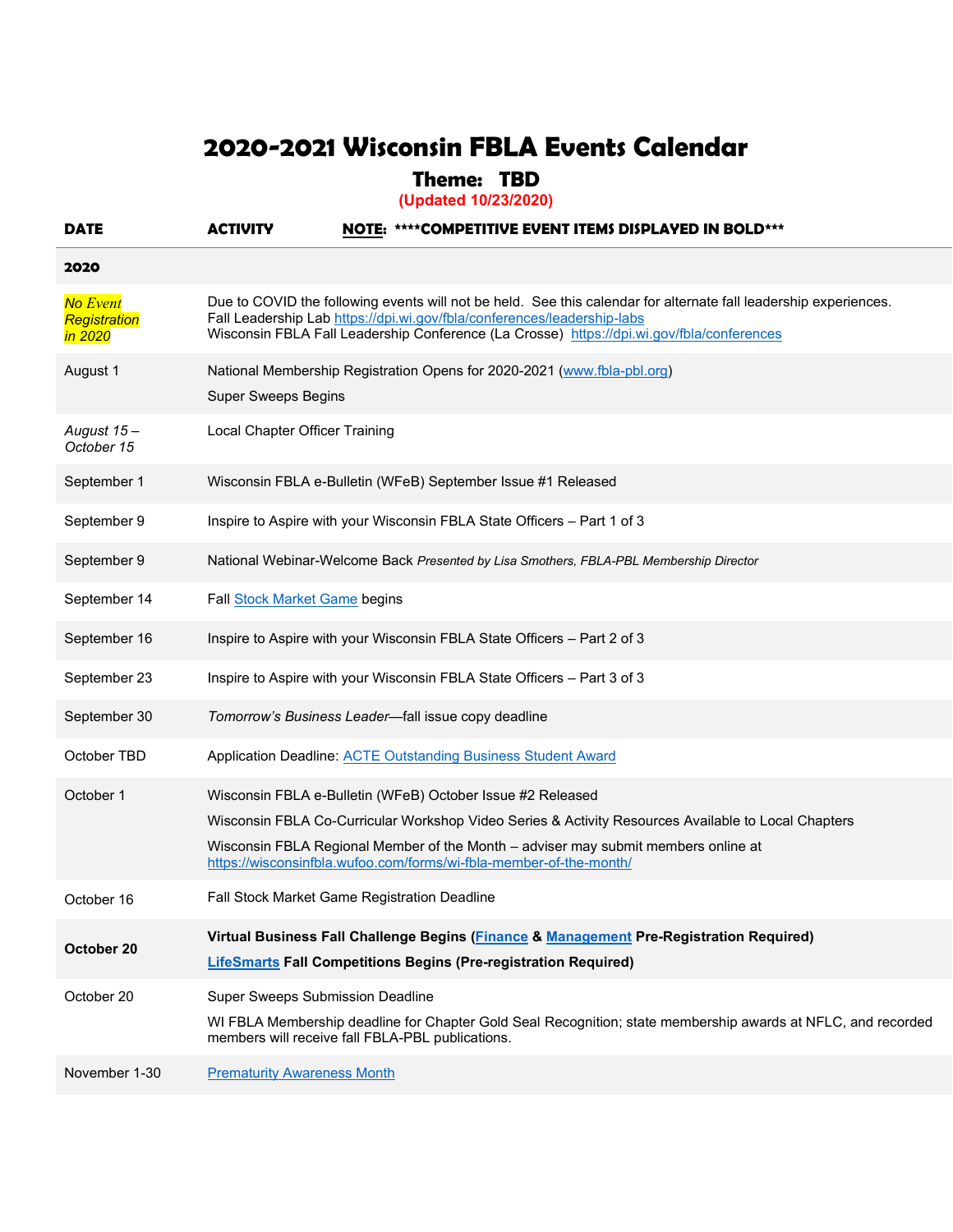| November 1                 | Nonstop November                                                                                                                                                                                                                                                             |
|----------------------------|------------------------------------------------------------------------------------------------------------------------------------------------------------------------------------------------------------------------------------------------------------------------------|
| November 13                | Virtual Business Fall Challenge Ends (Finance & Management)<br><b>LifeSmarts Fall Competitions Ends</b>                                                                                                                                                                      |
| November 15                | WI FBLA Regional Membership Deadline for Regional Leadership Conference Competitive Event Eligibility<br>*membership & payment must be processed by the national office at www.fbla-pbl.org<br>American Enterprise Day                                                       |
| November 30                | Tomorrow's Business Leader - winter issue copy deadline                                                                                                                                                                                                                      |
| November 17                | <b>March of Dimes World Prematurity Day</b>                                                                                                                                                                                                                                  |
| November 16-19             | WI Membership Verification via email (Must be completed by 4 PM November 19)                                                                                                                                                                                                 |
| December 1                 | Wisconsin FBLA e-Bulletin (WFeB) December Issue #3 Released                                                                                                                                                                                                                  |
| December 1-<br>December 11 | WI Regional Leadership Conference (RLC) Registration closes at 4 pm on December 11<br>https://dpi.wi.gov/fbla/conferences/rlc                                                                                                                                                |
| December 2                 | WI Local Chapter Program of Work Due to State Office                                                                                                                                                                                                                         |
| December 4                 | <b>Fall Stock Market Game ends</b>                                                                                                                                                                                                                                           |
| December 10                | Non-Stop November Submission Deadline                                                                                                                                                                                                                                        |
| December 11                | WI Regional Vice President Applications for 2021-2022 are due to the State Office<br>https://dpi.wi.gov/fbla/resources/leadership<br>RLC Host School Training (online session) - WI RLC Host Schools Online Access Available<br>Dues deadline to receive winter publications |
| December 18                | <b>RLC Event Substitution/Cancellation Deadline (due to state office)</b>                                                                                                                                                                                                    |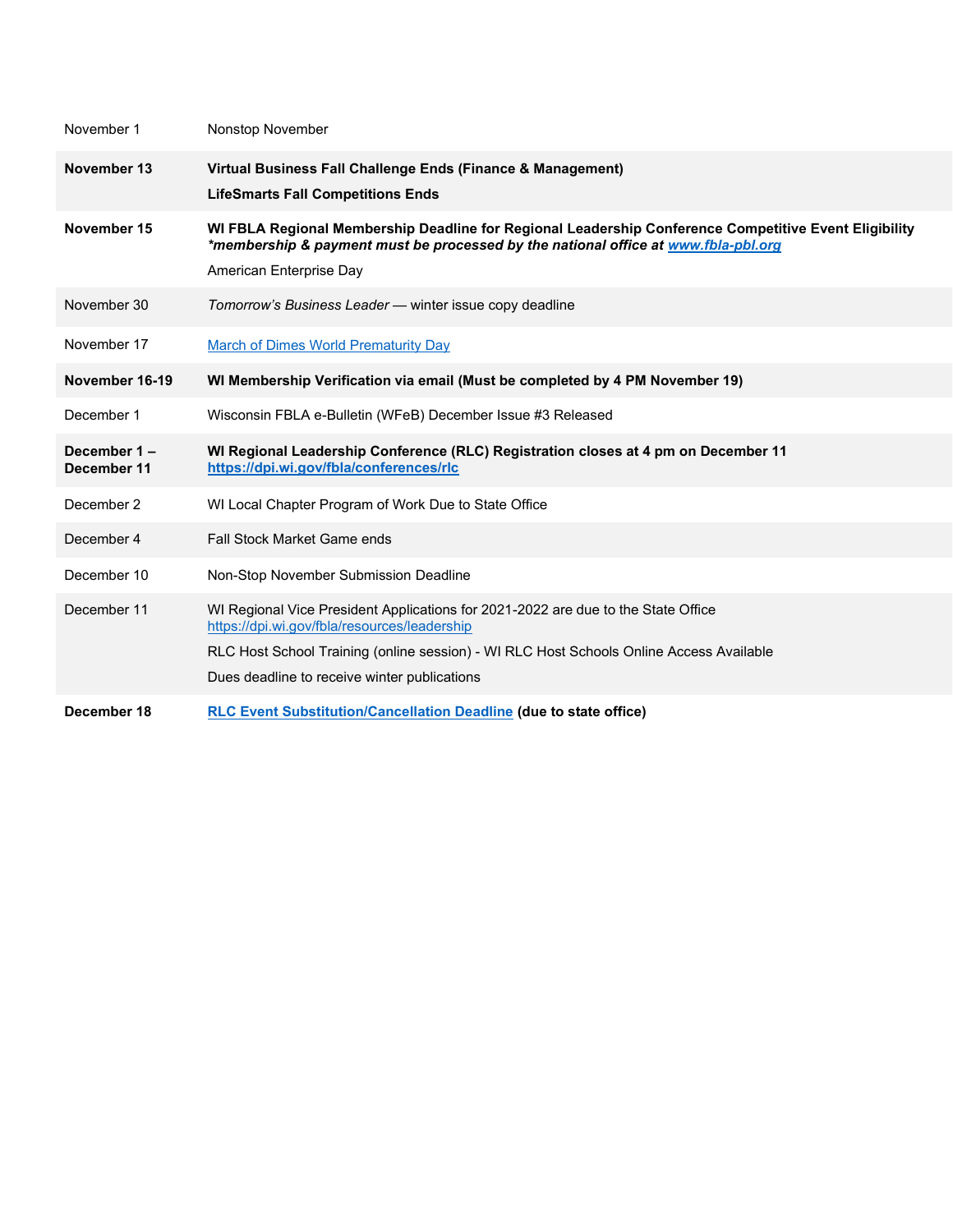| 2021              |                                                                                                                                                                                                                                                                                                                                                                                                                                                                                                                                                                                                                                             |
|-------------------|---------------------------------------------------------------------------------------------------------------------------------------------------------------------------------------------------------------------------------------------------------------------------------------------------------------------------------------------------------------------------------------------------------------------------------------------------------------------------------------------------------------------------------------------------------------------------------------------------------------------------------------------|
| January 1         | <b>Action Awareness begins</b>                                                                                                                                                                                                                                                                                                                                                                                                                                                                                                                                                                                                              |
| January 4         | Onsite Testing Administrator receive testing information/exams (via email)                                                                                                                                                                                                                                                                                                                                                                                                                                                                                                                                                                  |
| January 5-15      | Testing Window: Skill Event Testing at Home School<br>(must be submitted online by 4 PM on January 15)                                                                                                                                                                                                                                                                                                                                                                                                                                                                                                                                      |
| January 5-22      | Testing Window: RLC Online Event Testing at Home School<br>(must be submitted online by 4 PM on January 15)                                                                                                                                                                                                                                                                                                                                                                                                                                                                                                                                 |
| January 8         | Nomination Application for 2021-2022 State Officer Candidates are due to the State<br>Office https://dpi.wi.gov/fbla/resources/leadership                                                                                                                                                                                                                                                                                                                                                                                                                                                                                                   |
| January 15        | National March of Dimes Grant: Application postmark deadline                                                                                                                                                                                                                                                                                                                                                                                                                                                                                                                                                                                |
| January 15        | WI RLC Receipt Deadline: Forms submitted online<br><b>Demonstration &amp; Presentation Videos</b><br>$\bullet$<br><b>PDF Reports</b><br>$\bullet$<br>Live Interview/Role-Play/Speech Event Contact<br>$\bullet$<br><b>Statement of Assurance for URL Web-Based Project</b><br><b>Skill Production Event Materials</b><br><b>RLC Adviser Responsibility &amp; Procedures</b><br>$\bullet$<br><b>RLC Community Service Award Form</b><br>$\bullet$<br>RLC registration fees due to host school<br>Regional VP candidate campaign materials due to RLC host schools<br><b>Wisconsin FBLA Lorraine Missling Scholarship Submission Deadline</b> |
| February 1-28     | National and Wisconsin Career and Technical Education Month                                                                                                                                                                                                                                                                                                                                                                                                                                                                                                                                                                                 |
| February 1        | Spring Stock Market Game Begin                                                                                                                                                                                                                                                                                                                                                                                                                                                                                                                                                                                                              |
| <b>February 1</b> | Virtual Business Spring Challenge Begins (Finance & Management Pre-<br><b>Registration Required)</b><br><b>LifeSmarts Spring Competitions Begins (Pre-registration Required)</b><br><b>Client Service Case Released to Advisers for RLC Participants</b>                                                                                                                                                                                                                                                                                                                                                                                    |
| <b>February 6</b> | <b>High School Regional Leadership Conferences</b><br>Locations: Region I Cameron, Region II DC Everest, Region III Seymour,<br>Region IV Ithaca, Region V Watertown, Region VI Hartford Union, Region VII<br>Kenosha Bradford<br>Live conference call judged events for Client Service, Future Business Leader,<br>Impromptu Speaking, Job Interview<br>2021-2022 State Officer Screening (bring campaign materials for approval)                                                                                                                                                                                                          |
| February 12       | Lead4Change Challenge Deadline                                                                                                                                                                                                                                                                                                                                                                                                                                                                                                                                                                                                              |
| February 11-12    | CTSO State Officer Legislative Day-Madison, Wisconsin State Capitol                                                                                                                                                                                                                                                                                                                                                                                                                                                                                                                                                                         |
| February 12       | High School Skill Event Cancellation Deadline (due to State Office)                                                                                                                                                                                                                                                                                                                                                                                                                                                                                                                                                                         |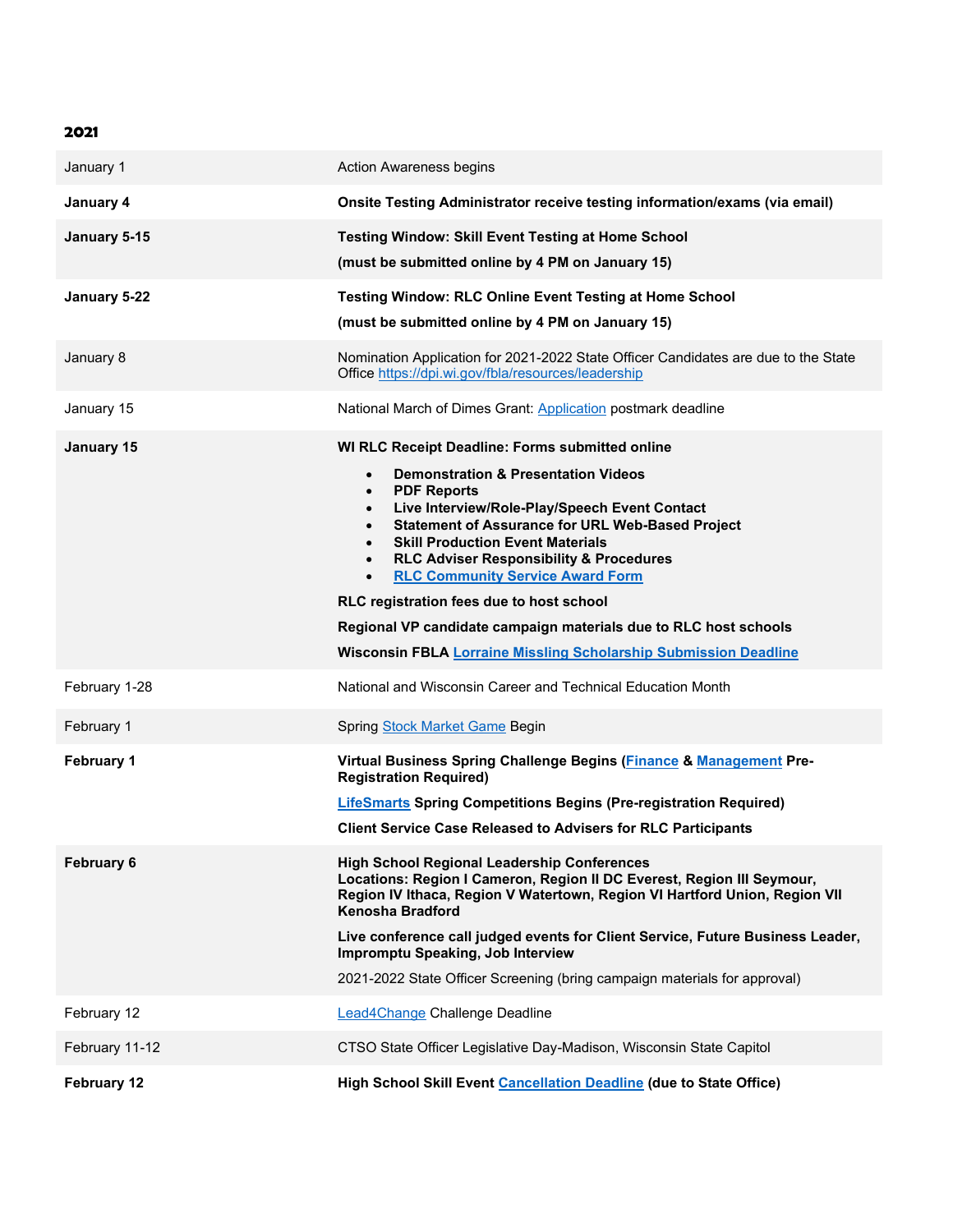| February 13          | Middle Level Western Area Regional Leadership Conference in Cashton-<br>Regions I, II, IV                                                                                                                                                      |  |  |
|----------------------|------------------------------------------------------------------------------------------------------------------------------------------------------------------------------------------------------------------------------------------------|--|--|
|                      | Note: Updated in October 2020 - ML will participate in RLC activities<br>during the week of February 1 to February 6.                                                                                                                          |  |  |
| February 14-20       | <b>FBLA-PBL Week</b>                                                                                                                                                                                                                           |  |  |
|                      | Feb 14 - Share Your FBLA-PBL Story Day                                                                                                                                                                                                         |  |  |
|                      | Feb 15 - Webinar: National President's Forum & Fight to the Finish                                                                                                                                                                             |  |  |
|                      | Feb 16 - Each One Reach One                                                                                                                                                                                                                    |  |  |
|                      | Feb 17 - Adviser Appreciation Day/Professional Attire Day<br>WI Outstanding Adviser Award Form due via online submission                                                                                                                       |  |  |
|                      | Feb 18 - Career Awareness Day                                                                                                                                                                                                                  |  |  |
|                      | Feb 19 - FBLA-PBL Spirit Day                                                                                                                                                                                                                   |  |  |
|                      | Feb 20 - Community Service Day                                                                                                                                                                                                                 |  |  |
| February 16-26       | <b>High School SLC Registration Window</b><br>*New in 2020 - paid members who join after November 15 regional membership<br>eligibility deadline may still compete in SLC/NLC level events that do not have a<br>required regional component.  |  |  |
| February 16-26       | HS SLC Housing Reservation Form Submission Link Opens (Due by February<br>26, 2020 at 4 PM)                                                                                                                                                    |  |  |
| February 17          | SLC National Anthem Audition Form Submission due to State Office                                                                                                                                                                               |  |  |
| February 20          | Middle Level Eastern Area Regional Leadership Conference in Menomonee<br>Falls-Regions III, V, VI, VII                                                                                                                                         |  |  |
|                      | Note: Updated in October 2020 - ML will participate in RLC activities<br>during the week of February 1 to February 6.                                                                                                                          |  |  |
| February 22          | Tomorrow's Business Leader - Chapter News for Spring Issue Copy Deadline                                                                                                                                                                       |  |  |
| <b>February 22</b>   | Onsite High School Testing Administrators receive testing information/exams<br>(via email)                                                                                                                                                     |  |  |
| February 23- March 3 | High School SLC Testing Window: Skill Event Testing at Home School<br>(must be submitted online by 4 PM on March 3)                                                                                                                            |  |  |
|                      | <b>Middle Level SLC Registration Window</b><br>*New in 2020 - paid members who join after November 15 regional membership<br>eligibility deadline may still compete in SLC/NLC level events that do not have a<br>required regional component. |  |  |
|                      | Middle Level SLC Lodging reservations should be secured at Green Bay Hotel<br>Location to Be Announced (Room block held till March 3)                                                                                                          |  |  |
| <b>February 26</b>   | Virtual Business Spring Challenge Ends (Finance & Management)                                                                                                                                                                                  |  |  |
|                      | <b>LifeSmarts Spring Competitions Ends</b>                                                                                                                                                                                                     |  |  |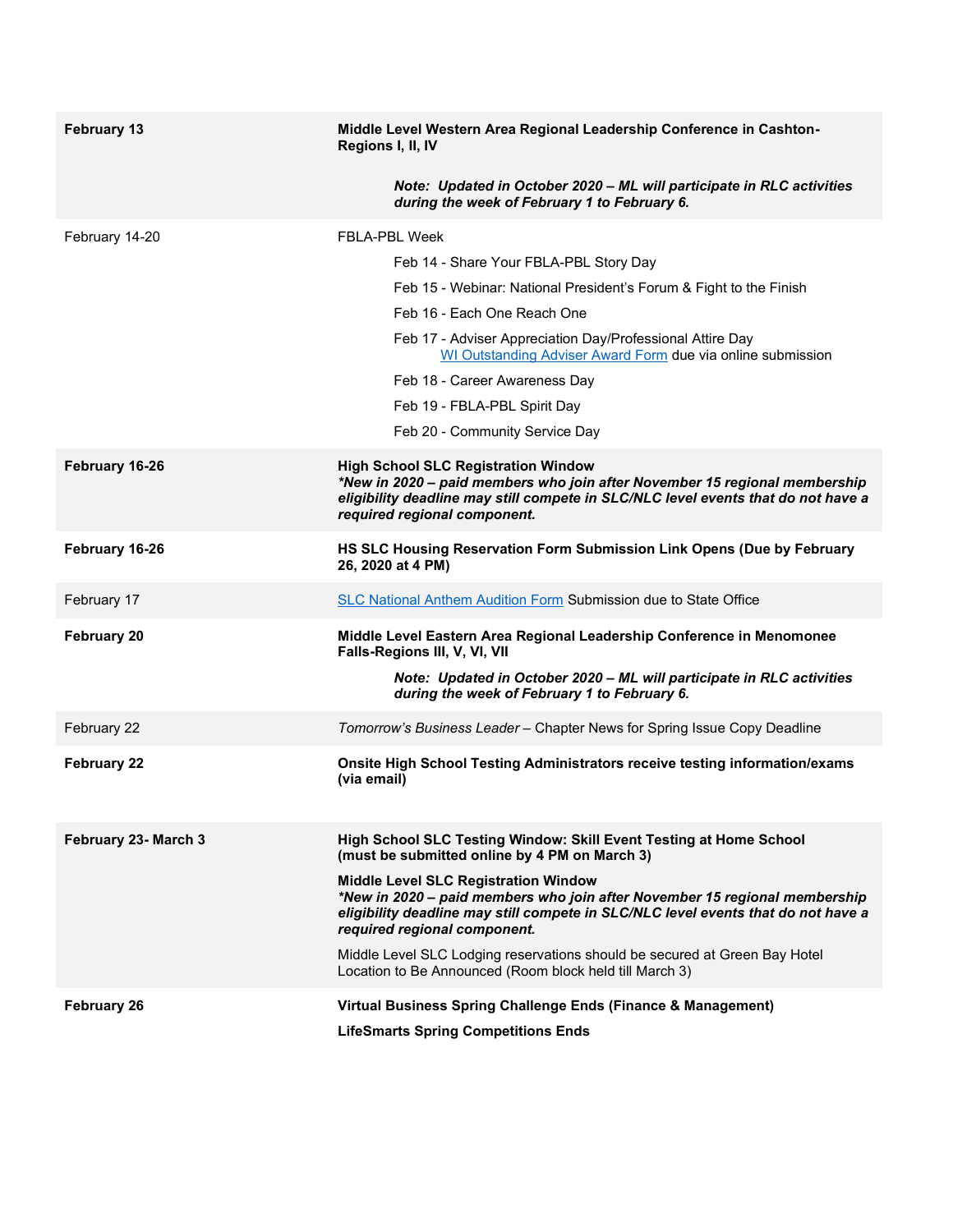| March 1            | Wisconsin FBLA e-Bulletin (WFeB) March Issue #4 Released                                                                                                                                                                                                                                                                                                                                                                                                                                                                                                                                                                                                                                                                   |  |  |
|--------------------|----------------------------------------------------------------------------------------------------------------------------------------------------------------------------------------------------------------------------------------------------------------------------------------------------------------------------------------------------------------------------------------------------------------------------------------------------------------------------------------------------------------------------------------------------------------------------------------------------------------------------------------------------------------------------------------------------------------------------|--|--|
| March 1            | <b>National Office Receipt Deadlines:</b><br>FBLA national dues deadlines eligibility date for FBLA voting delegates<br>$\bullet$<br>and national level competitive events<br>National dues deadline to receive spring publications<br>$\bullet$<br>National Awards Program Committee Application<br>$\bullet$<br>BAA: Future, Business, and Leader awards<br>$\bullet$<br>CSA Awards: Community and Service awards<br>$\bullet$<br>Middle Level LEAD Bronze, Silver, Gold Awards: Receipt deadline<br>$\bullet$<br>Official Membership Count Recorded for SLC Largest Local Chapter Award<br><b>Action Awareness Submission Deadline</b>                                                                                  |  |  |
| March <sub>3</sub> | <b>SLC Event Substitution/Cancellation Deadline</b><br><b>SLC Registration Fees due to State Office</b>                                                                                                                                                                                                                                                                                                                                                                                                                                                                                                                                                                                                                    |  |  |
|                    | All HS pre-judged and skill event materials are due to state office (must be<br>received) State Officer campaign materials due to State Office<br><b>SLC Community Service Award Form due to State Office (must be submitted</b><br>using online form)<br><b>SLC Adviser Responsibilities &amp; Procedures Form due to State Office</b><br>Wisconsin Business Person of the Year Nomination due to the State Office<br>Nomination Application for 2021-2022 National Officer Candidates are due to the<br><b>State Office</b><br>*Nominees must be endorsed by membership at the State Leadership Conference<br>prior to submitting an application to the national office.<br>https://dpi.wi.gov/fbla/resources/leadership |  |  |
| March 5            | Spring Stock Market Game Registration deadline                                                                                                                                                                                                                                                                                                                                                                                                                                                                                                                                                                                                                                                                             |  |  |
| March 30-April 2   | <b>NBEA Convention-New Orleans</b>                                                                                                                                                                                                                                                                                                                                                                                                                                                                                                                                                                                                                                                                                         |  |  |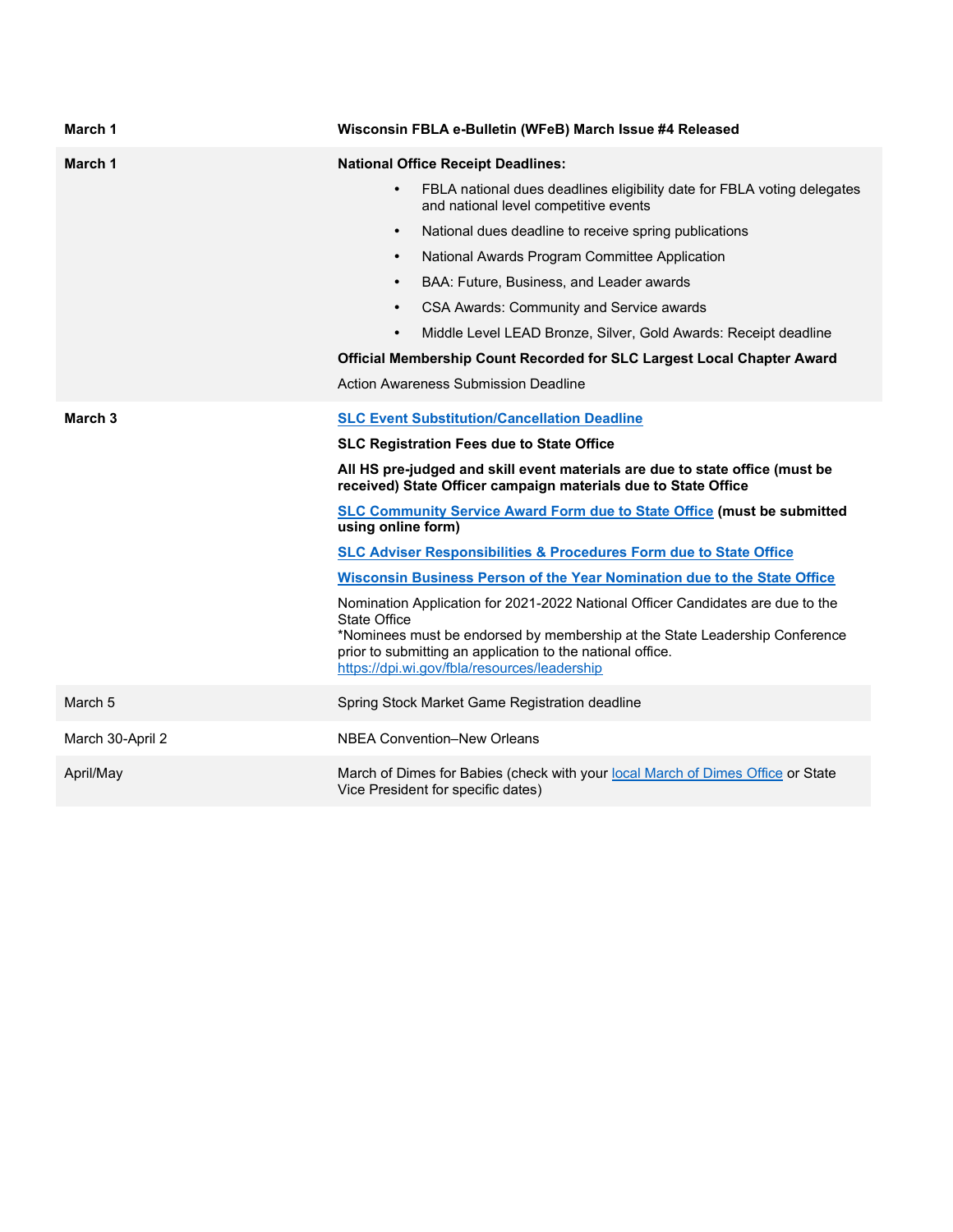| April 1            | National Outstanding Chapter Recognition Award Submission Deadline<br>Dues deadline for Chapter/State Membership Recognition Awards at NLC<br>Big 10 Awards membership deadline<br><b>National Office Receipt Deadlines (online submissions):</b><br>• Membership Madness and Membership Mania<br>• FBLA Membership Achievement Award<br>• FBLA/NTHS Scholarship & Distinguished Business Leader Scholarship<br>• Chapter/State Membership Recognition Awards<br><b>Connect Ten</b><br>$\triangleright$<br><b>Big Ten</b><br>➤<br><b>100 Class Participation</b><br>➤<br><b>Membership Achievement Award</b><br>➤<br><b>Outstanding Chapter</b><br>⋗<br><b>Good Neighbor</b><br>⋗<br>• Middle Level Champion Chapter<br>• National Bylaws Amendment |
|--------------------|-----------------------------------------------------------------------------------------------------------------------------------------------------------------------------------------------------------------------------------------------------------------------------------------------------------------------------------------------------------------------------------------------------------------------------------------------------------------------------------------------------------------------------------------------------------------------------------------------------------------------------------------------------------------------------------------------------------------------------------------------------|
| <b>April 12-13</b> | HS & ML State Leadership Conference in Green Bay<br>https://dpi.wi.gov/fbla/conferences/slc                                                                                                                                                                                                                                                                                                                                                                                                                                                                                                                                                                                                                                                         |
| April 21           | NLC Skill Event Participant Online Form Due to the State Office                                                                                                                                                                                                                                                                                                                                                                                                                                                                                                                                                                                                                                                                                     |
| April 23           | Spring Stock Market Game ends                                                                                                                                                                                                                                                                                                                                                                                                                                                                                                                                                                                                                                                                                                                       |
| April 25           | BAA America Awards and CSA Achievement Awards receipt deadline<br>BAA Fight to the Finish deadline                                                                                                                                                                                                                                                                                                                                                                                                                                                                                                                                                                                                                                                  |
| <b>May 3-14</b>    | Testing Window: NLC Skill Event Testing at Regional Technical Colleges As<br><b>Arranged</b>                                                                                                                                                                                                                                                                                                                                                                                                                                                                                                                                                                                                                                                        |
| May 1              | FBLA Adviser Wall of Fame: Application postmark deadline<br>Wisconsin FBLA e-Bulletin (WFeB) May Issue #5 Released                                                                                                                                                                                                                                                                                                                                                                                                                                                                                                                                                                                                                                  |
| May 7              | End of Year Report due to State Office (Gold Seal Chapter Requirement)                                                                                                                                                                                                                                                                                                                                                                                                                                                                                                                                                                                                                                                                              |